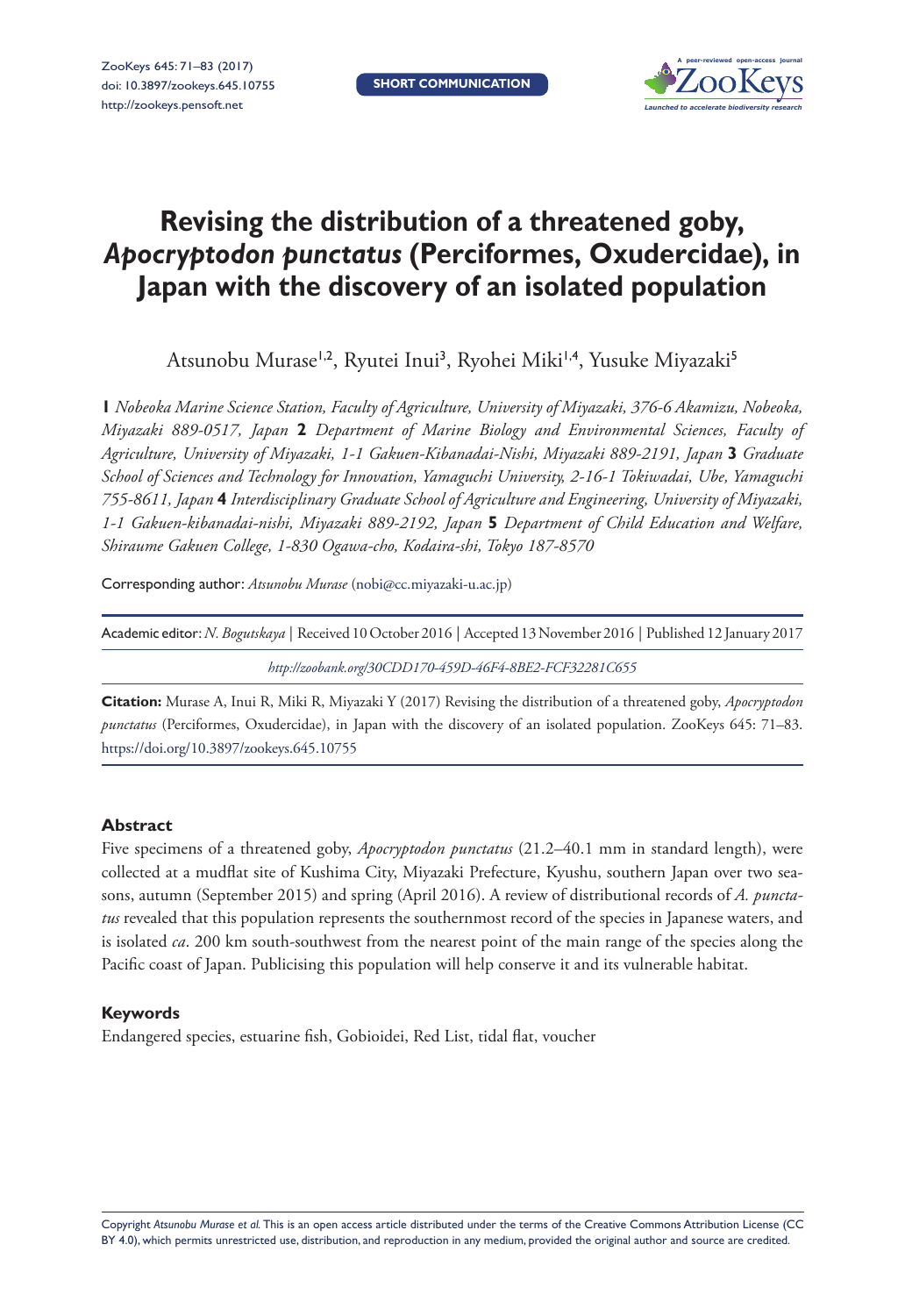# **Introduction**

*Apocryptodon punctatus* Tomiyama, 1934, an estuarine gobiid fish of the subfamily Oxudercinae (Murdy 1989), now the family Oxudercidae (Nelson et al. 2016), is known from central to western Japan (Inui 2015), the western coast of South Korea (Kim et al. 1986, Youn 2002) and Taiwan (Chen and Fang 1999). This species inhabits silty mudflat environments utilizing the burrows of alpheid shrimps (Dôtu 1961; Koyama et al. 2017). It is an ecological indicator for natural tidal flat environments (Suzuki 2003) and recent ecological studies have shown habitat preferences and symbiotic partner specificity for the species (Koyama et al. 2016, 2017). Although the species is considered threatened because of the vulnerability of its habitat (Iwata 1997, Suzuki 2003), recent increases in field sampling efforts have resulted in the discovery of several new locality records (Inui 2015). Consequently, the species' conservation status in the Red Data Book for wildlife of Japan has dropped from "Endangered (EN)" in 2007 to "Vulnerable (VU)" in 2015. However, this does not reflect an improvement in the species' habitat, and habitat degradation remains a concern (Inui 2015). Sato and Aizawa (1992) summarized literature and specimen records of the species at that time, including a distribution map of the species (with 13 points on the map); the distribution showed a belt-like shape from central to western Japan with sparse distribution in central Japan. Of these records, the southernmost distributional point (Nichinan City, southern part of Miyazaki Prefecture) was clearly separated from the main distribution, ca 200 km to the south. However, this record was based on a juvenile specimen (Masahiro Aizawa personal communication) and there has been no further record from Miyazaki Prefecture until very recently (Inui 2015). Given the lack of known populations in the Miyazaki Prefecture, the origin of the Nichinan City specimen was uncertain. In recent faunal diversity surveys of estuaries along the coasts of Miyazaki Prefecture, the authors collected several specimens of *A. punctatus* from Kushima City, located 20 km southwest of Nichinan City. Distributional records of threatened species and their publicity are important contributors to policy decisions regarding the conservation of vulnerable species and their habitats (Inui and Koyama 2014). Furthermore, unusual occurrences of a species may indicate a biodiversity hotspot or other unusual conditions (Hiscock 2014). This note describes the specimens of *A. punctatus* from Kushima City, and reports on the habitat in order to elucidate the population status at this site. Additionally, in order to understand the range of *A. punctatus* in Japan, recent records of the species were reviewed, including unpublished specimen data that supported distributional information for each prefecture in Inui (2015).

#### **Materials and methods**

Specimens of *A. punctatus* were collected using hand nets from a mudflat estuary of Kushima City, the southernmost part of Miyazaki Prefecture, Kyushu, southern Japan (detailed information of the locality omitted for conservation purposes), in the Japa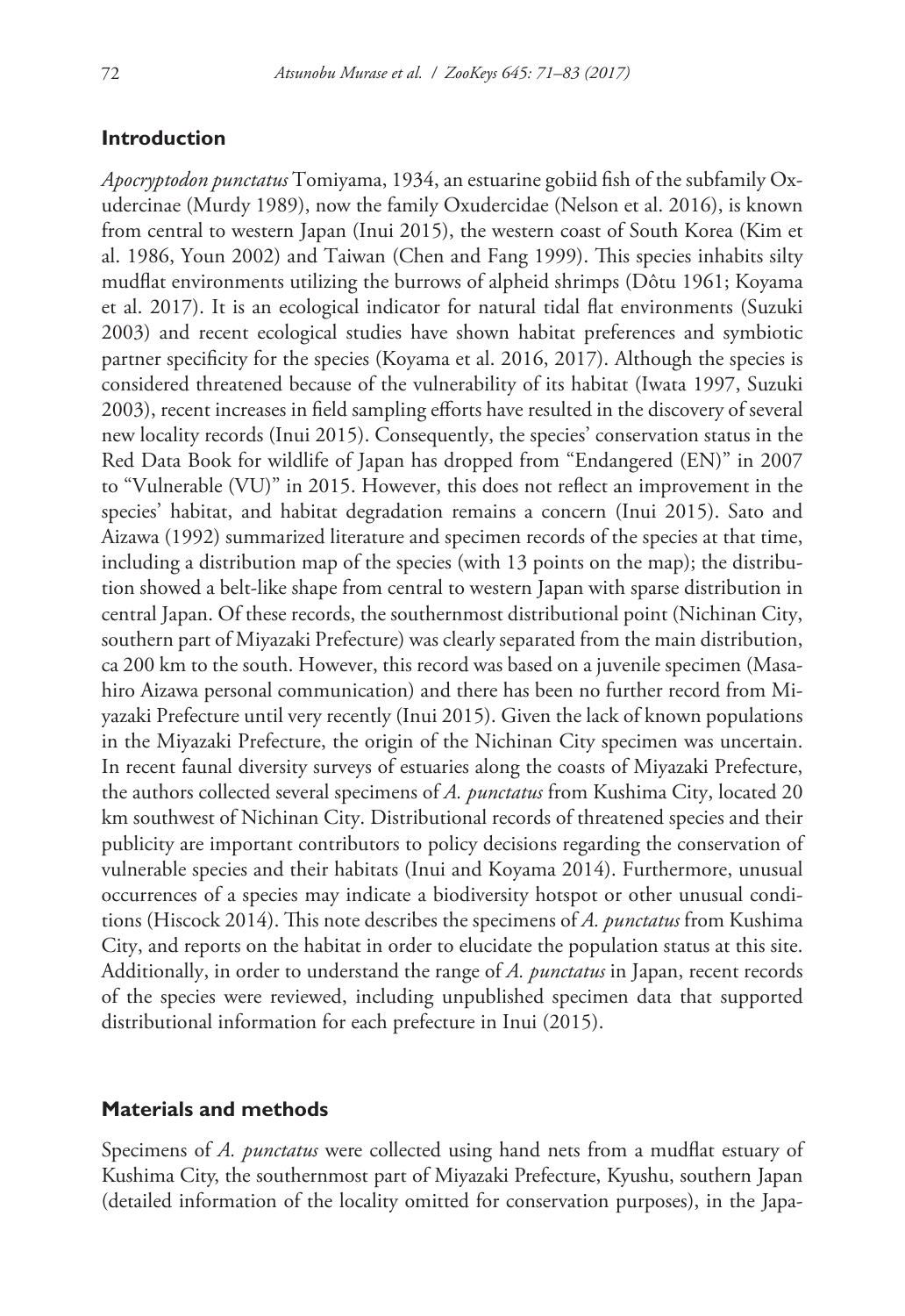nese autumn (= end of summer, September 27, 2015) and spring (April 8, 2016). The specimens were immediately killed by placing them in a mixture of environmental water and ice in a plastic bag. Thereafter, the fishes were fixed in 10% formalin and subsequently preserved in 70% ethanol. Color photographs when fresh (Fig. 1) were taken after approximately 30 minutes in fixation. All specimens and photos were deposited in the ichthyological collection and image database of the Kanagawa Prefectural Museum of Natural History (KPM-NI for specimens, KPM-NR for photos). The following five specimens were examined (photo numbers in parentheses): KPM-NI 40542 (KPM-NR 166524), 26.6 mm SL (standard length), 27 Sep. 2015, collected by A. Murase and Y. Miyazaki; KPM-NI 40543 (KPM-NR 166525), 21.2 mm SL, same data as KPM-NI 40542; KPM-NI 40558 (KPM-NR 166539), 28.9 mm SL, 8 April 2016, collected by A. Murase and R. Miki; KPM-NI 40559 (KPM-NR 166540), 35.6 mm SL, same data as KPM-NI 40558; KPM-NI 40560 (KPM-NR 166541), 40.1 mm SL, same data as KPM-NI 40558.

Counts and P-V relation (i.e., the relationship between pterygiophores of the dorsal fins and vertebrae) followed Akihito (1984), with vertebrae data taken from radiographs. Caudal-fin rays included those on hypural plates. Measurements were made with needle-point calipers to the nearest 0.1 mm, according to Hubbs and Lagler (2004) except for the following: body depth, vertical distance from anal-fin origin to second dorsal-fin base; prepelvic length, distance from snout tip to anterior margin of base of pelvic-fin spine; preanal length, distance from snout tip to anal-fin origin; caudal peduncle depth, depth at vertical trough point of attachment of last anal-fin membrane to caudal peduncle; pectoral-fin length, length of longest ray; pelvic-fin length, distance from base of pelvic-fin spine to posteriormost extremity of fin.

In order to elucidate the condition of the environment, salinity and water temperature in tidal pools on the mudflat where the specimens of *A. punctatus* were captured were measured at the time of fish sampling using YK-31SA (Sato Shouji Inc., Kawasaki) and TT-508 (Tanita, Tokyo). In addition, the percentages of silt and clay were calculated following Koyama et al. (2016a) using a sediment core of 2.5 cm depth and 5 cm diameter. These water environment and sediment samplings were repeated five times and 20 times on each collection date (27 September 2015 and 8 April 2016) respectively.

Inui (2015) updated the distribution of *A. punctatus* in Japanese waters and listed the names of prefectures where the species has been recorded. While several new prefecture records were included, Inui (2015) provided no specimen data supporting the records. In order to accurately document the known distribution of *A. punctatus*, a list of localities of the species was summarized on the basis of published literature and the second author's unpublished specimen data that had been used for the distributional update in Inui (2015). Those specimens were deposited in the Tokushima Prefectural Museum (TKPM-P). Of the prefectures listed as localities of *A. punctatus* by Inui (2015), Mie and Kagoshima Prefectures have no museum specimen records (the collected specimens are either uncatalogued or missing); locality details in those prefectures follow Ryutei Inui's unpublished data.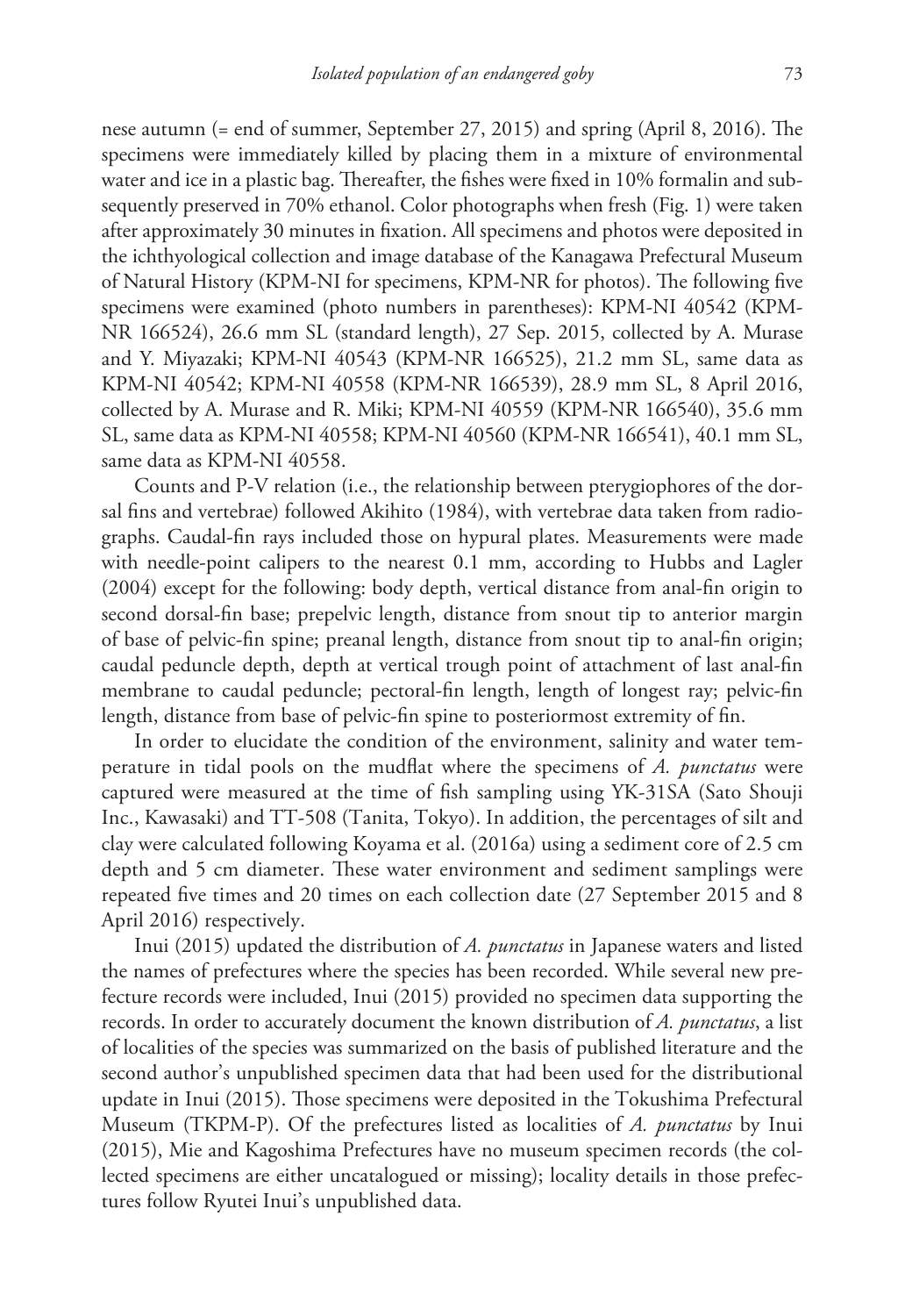

**Figure 1.** Lateral view of a fresh specimen of *Apocryptodon punctatus*, KPM-NI 40559, 35.6 mm SL, collected from a mudflat estuary of Kushima City, Miyazaki Prefecture, Kyushu, Southern Japan. Top, photo number KPM-NR 166540B; bottom, photo number KPM-NR 166540A.

## **Results**

#### **Description**

Counts and measurements of *Apocryptodon punctatus* collected from Kushima City are shown in Table 1. P-V relation 3/I II II I 0/9 (based on only the three larger specimens due to the obscurity of pterygiophores in the smaller specimens). A supraorbital pore present just behind eye.

Body elongate and more compressed posteriorly. Eyes small and prominent dorsally. Mouth large, horizontal and its posterior edge positioned behind a vertical line from posterior edge of eye. First and second dorsal fins close and connected by small membrane.

Head and body dark yellow dorsally, lower part of head and trunk white, tail greyish white ventrally. Bold black bar horizontally across centre of preopercular and opercula (bar posteriorly oblique reaching to posterodorsal edge of operculum in larger specimens). Dark bar on occipital region across dorsal edge (bar shape differs between individuals, being a simple bar, fine arch, or eyeglass-like spot). Two dark bars present across dorsal edge of nape, laterally appearing as dark spots. Dark bar (may be wedge like) across anterior part of  $1<sup>st</sup>$  dorsal-fin base; three dark bars across region from end of  $1<sup>st</sup>$  dorsal-fin base to centre of  $2<sup>nd</sup>$  dorsal-fin base. Blotch present across posterior base of  $2<sup>nd</sup>$  dorsal fin. These bars or blotch on dorsal edge appearing as a simple spot, line or saddle-like spot in lateral view. Dark blotch or spot present on upper anteriormost part of region beneath pectoral-fin (absent in KPM-NI 40542). Five small dark blotches (two anteriormost vertically oblong in shape and latter three shorter or circular) present on body axis from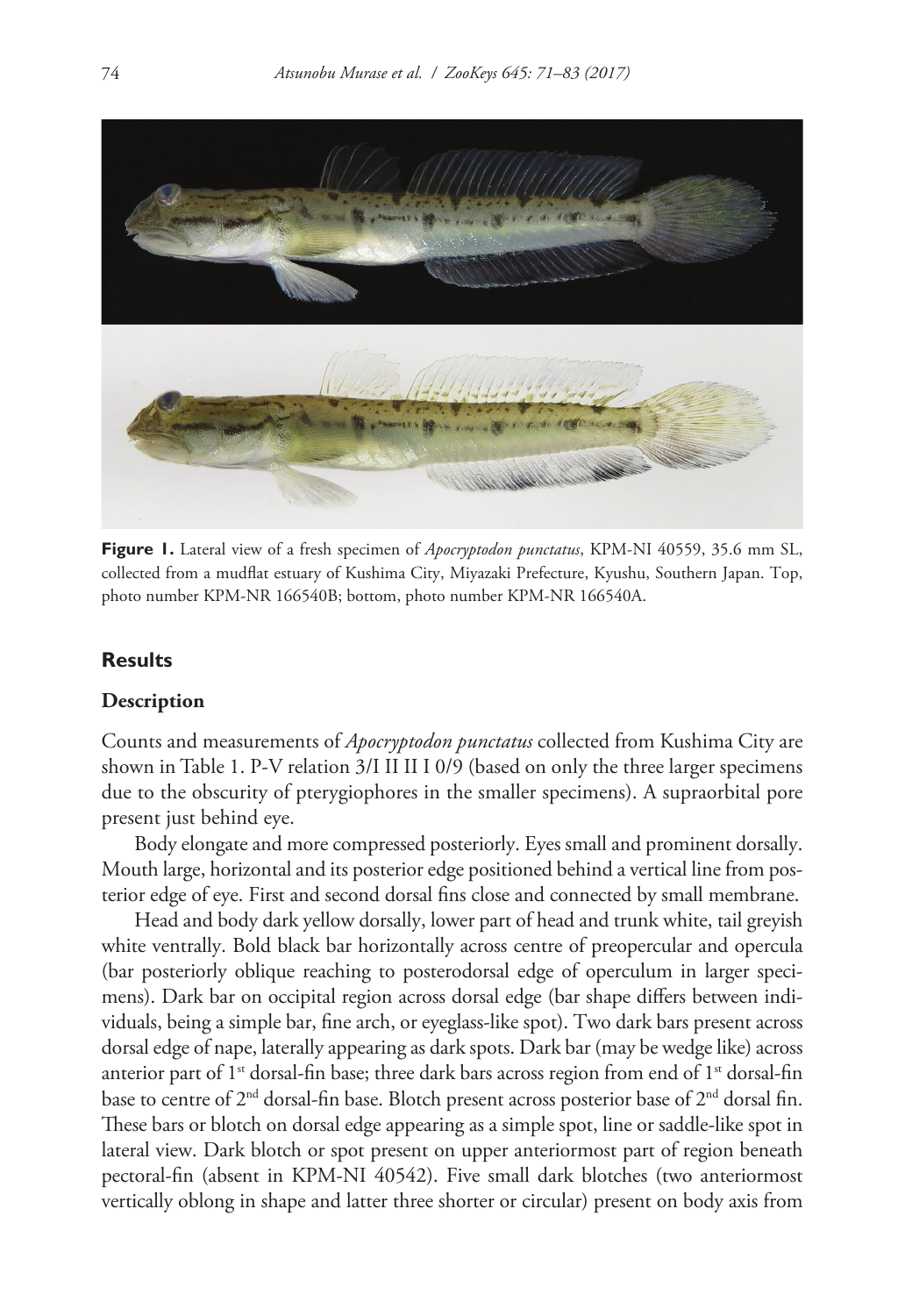| Standard length (mm)                                             | $21.2 - 40.1$ |
|------------------------------------------------------------------|---------------|
| <b>Counts</b>                                                    |               |
| Dorsal-fin rays                                                  | $VI-I, 22$    |
| Anal-fin rays                                                    | 22 or 23      |
| Pectoral-fin rays                                                | 22 or 23      |
| Pelvic-fin rays                                                  | I, 5          |
| Caudal-fin rays (upper + lower)                                  | $7 + 6$       |
| Vertebrae (precaudal + caudal)                                   | $10 + 26$     |
| In % of standard length                                          |               |
| Total length                                                     | 125.6-128.7   |
| Head length                                                      | $29.2 - 31.2$ |
| Snout length                                                     | $7.9 - 9.3$   |
| Upper-jaw length                                                 | $15.2 - 16.0$ |
| Interorbital width                                               | $0.2 - 0.5$   |
| Orbit diameter                                                   | $5.2 - 6.4$   |
| Body depth                                                       | $12.6 - 14.0$ |
| Predorsal length                                                 | 38.5-40.1     |
| Prepelvic-fin length                                             | $29.2 - 30.1$ |
| Preanal-fin length                                               | $58.5 - 60.8$ |
| Caudal-peduncle length                                           | $4.8 - 5.7$   |
| Caudal-peduncle depth                                            | $7.6 - 8.2$   |
| Length of 1 <sup>st</sup> dorsal-fin base                        | 15.6-17.0     |
| Length of 2 <sup>nd</sup> dorsal-fin base                        | $40.8 - 41.4$ |
| Length of anal-fin base                                          | $36.5 - 38.8$ |
| Pectoral-fin length                                              | $16.0 - 17.5$ |
| Pelvic-fin length                                                | $17.5 - 19.3$ |
| Length of 1 <sup>st</sup> spine of 1st dorsal fin                | $9.7 - 10.4$  |
| Length of 2 <sup>nd</sup> spine of 1st dorsal fin                | $10.7 - 11.3$ |
| Length of 1 <sup>st</sup> spine of 2 <sup>nd</sup> dorsal fin    | $7.7 - 9.0$   |
| Length of 1 <sup>st</sup> soft-ray of 2 <sup>nd</sup> dorsal fin | $9.5 - 11.1$  |
| Length of 1 <sup>st</sup> anal-fin soft-ray                      | $5.2 - 5.9$   |
| Length of 2 <sup>nd</sup> anal-fin soft-ray                      | $6.9 - 7.5$   |

**Table 1.** Counts and proportional measurements of *Apocryptodon punctatus* (*n* = 5) from Kushima City, Miyazaki Prefecture, Kyushu, southern Japan.

trunk to caudal-fin base, connected to each other with dark horizontal lines. Dorsal-fin rays dark yellow. First dorsal-fin entirely transparent but 2nd dorsal-fin slightly darker posterodorsally with numerous horizontal dark yellow spots on lower part of fin. Analfin rays nearly transparent, whitish. Lower edge of anal fin with white margin, becoming broader anteriorly in larger specimens; area above white region blackish, darker posterodorsally (darker area separated into two separate wide blotches in KPM-NI 40559: Fig. 1). Caudal-fin rays nearly transparent; upper and central area of fin dark yellow, lower part blackish. Pectoral fin nearly transparent, dark yellow; lower part of fin blackish with white lower margin. Pelvic fin entirely whitish with nearly transparent membrane.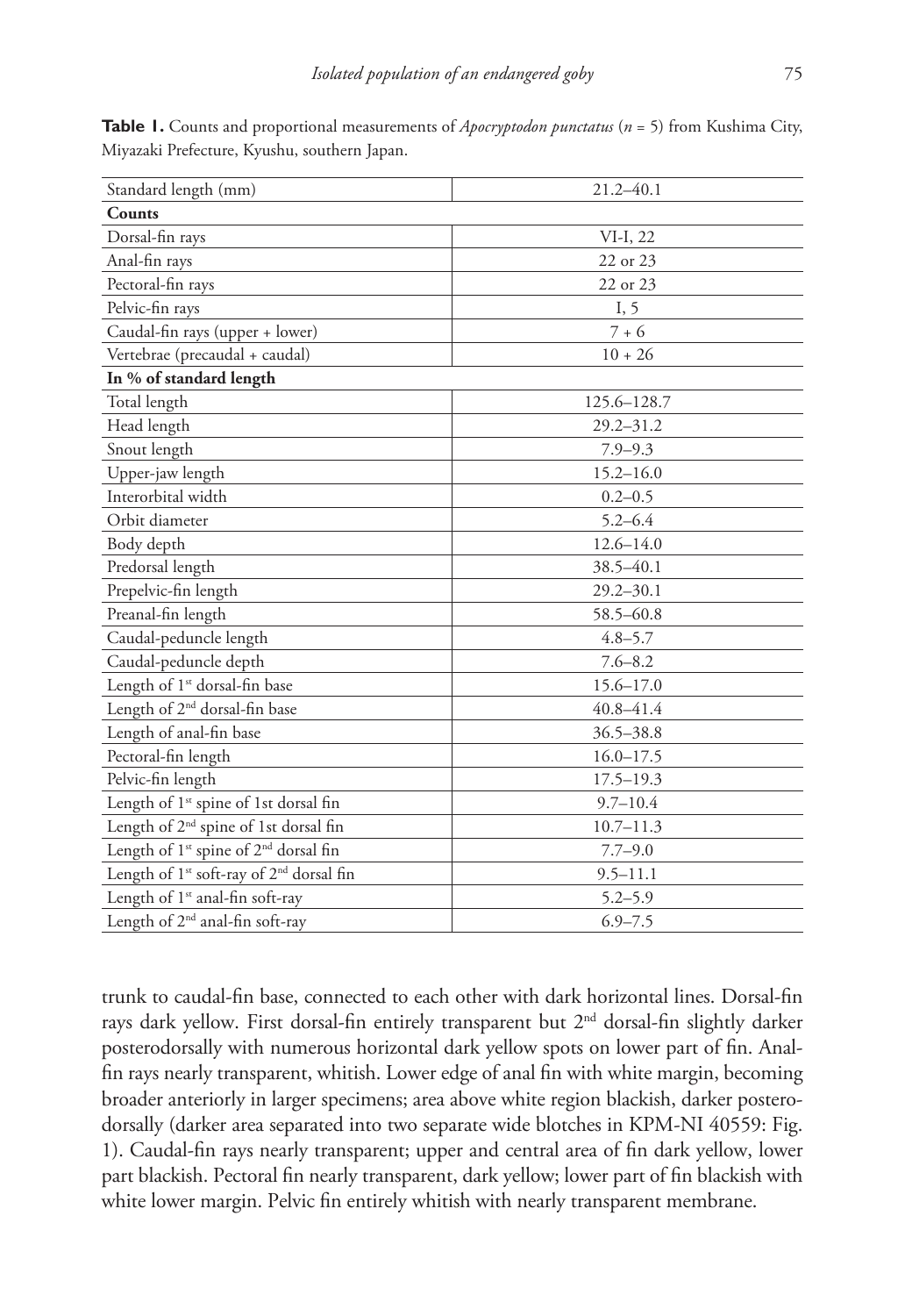# **Habitat**

The Kushima City specimens of *A. punctatus* were captured on a small mudflat zone  $(ca 200 m<sup>2</sup>)$  that at low tide reveals a small stream flowing into the mouth of a wider river. The mean salinity level of the location was  $2.7 \pm 0.1$  ( $\pm$  SD, ranging 2.6–2.9) and  $2.3 \pm 0.1$  (2.1–2.5) in autumn and spring respectively. It is considered a polyhaline environment (sensu McLusky and Elliott 2004) over the two seasons, while the nearby stream had zero salinity at the sampling time. Mean water temperature was 29.6  $\pm$ 1.6°C (27.8–31.5°C) and 21.8 ± 0.5°C (21.4–22.5°C) in autumn and spring respectively. The mean ratio of silt and clay in the location was  $31.7 \pm 7.5\%$  (17.7–45.8%) and  $35.7 \pm 6.3\%$  (19.4–45.1%) in autumn and spring respectively. The mean ratio of sand (66.0  $\pm$  1.5% and 59.5  $\pm$  5.2% in autumn and spring respectively) was greater than that of silt and clay, and that of gravel  $(2.3 \pm 1.5\%$  and  $4.8 \pm 1.5\%$  in autumn and spring respectively) was clearly less than that of silt and clay showing that the composition of sediments in the location was mainly sand, with some silt and clay and almost no gravel.

## **Distribution**

The distribution records of *A. punctatus* are summarized in Table 2 and each locality is mapped in Fig. 2 (45 localities).

# **Discussion**

The five specimens collected from Kushima City corresponded well with the earlier descriptions of *A. punctatus* in Tomiyama (1934), Murdy (1989), Sato and Aizawa (1992) and Akihito et al. (2013) in having the following diagnostic characters: dorsalfin element VI-I, 22; mouth large, its posterior edge clearly positioned behind posterior edge of eye; five small dark blotches (two anteriormost vertical, oblong shape) present on body axis from trunk to caudal-fin base, connected by dark horizontal lines. The blotches on the lateral body of the Kushima City specimens differ somewhat with the descriptions in Tomiyama (1934) and Murdy (1989) in having circular blotches on the posterior part of the body. These earlier authors observed larger specimens (40–80 mm in total length, TL, in the former, 49–67 mm SL in the latter) for their description whilst the specimens in the present study ranged from 21.2–40.1 mm SL. The observed coloration differences may be ontogenetic or geographic variation, as mentioned in Matsui et al. (2011).

The first comprehensive review of distributional records of *A. punctatus* since Sato and Aizawa (1992) resulted in many more localities than the 13 of Sato and Aizawa (1992), and included the northernmost (Maizuru Bay, Kyoto) and easternmost (Watarai-gun, Mie) records. The primary distribution of *A. punctatus* is across mainland Honshu and the northwestern part of Kyushu, appearing as a diagonal band through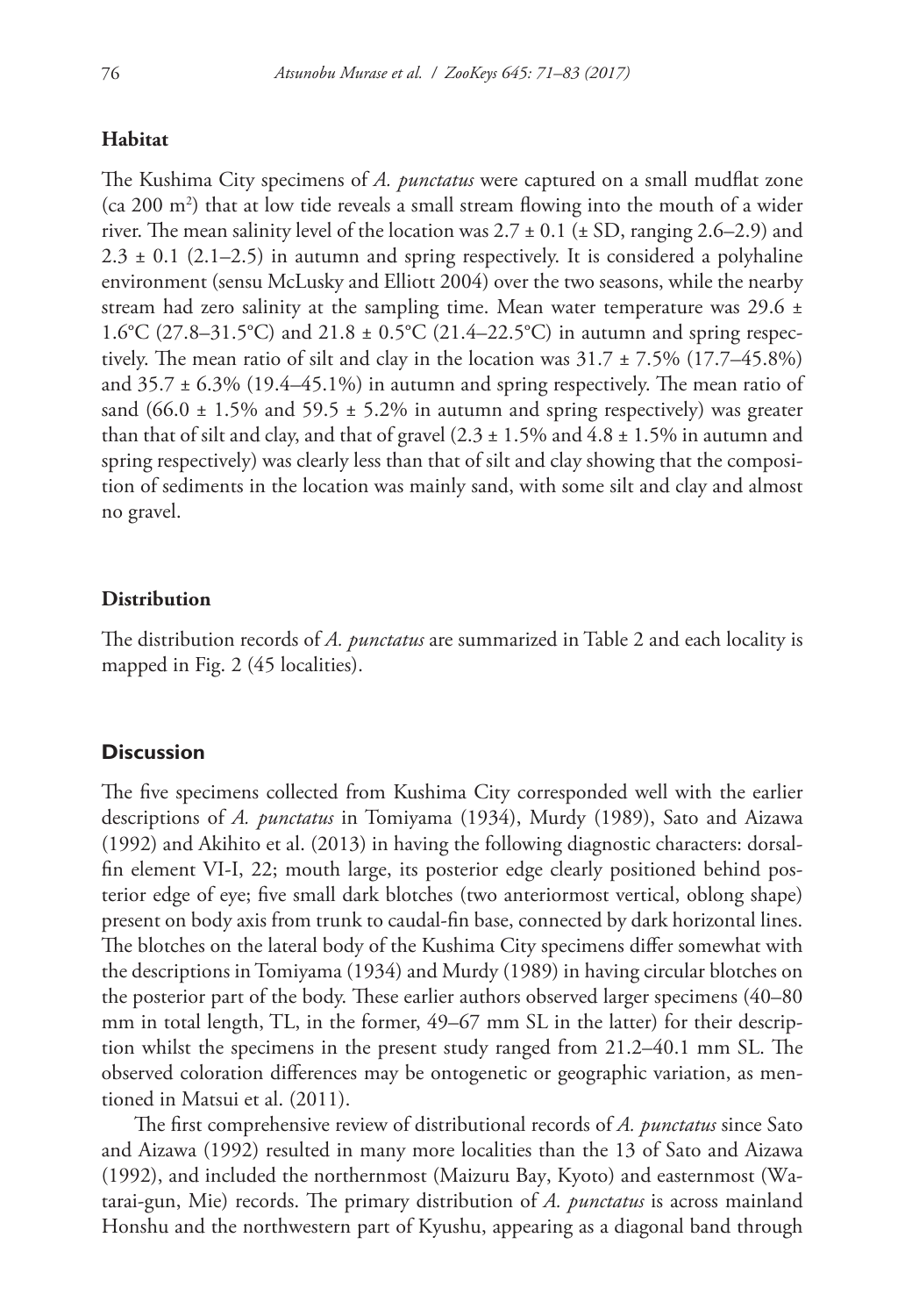| Locality                                       |               | Source                       |                                       |              |
|------------------------------------------------|---------------|------------------------------|---------------------------------------|--------------|
| Region                                         | Prefecture    | City, town or island         | Literature                            | Voucher      |
| Pacfic coast<br>(including Seto<br>Inland Sea) | Mie           | Watarai-gun                  | Inui (2015)                           | <b>US</b>    |
|                                                |               | Kainan City                  | Senou and Kitamura (1982)             | MS           |
|                                                | Wakayama      | Arida City                   | Kishino and Nomoto (2000)             | MS           |
|                                                |               | <b>Tanabe City</b>           | Suzuki and Wada (1999)                | <b>MS</b>    |
|                                                | Tokushima     | Tokushima City               | Sato and Aizawa (1992)                | MS           |
|                                                |               | Anan City                    | Present study                         | adMS         |
|                                                |               | Kochi City                   | Miyake et al. (2006)                  | MS           |
|                                                | Kochi         | Suzaki City                  | Okamura (2002)                        | $\mathbf{P}$ |
|                                                |               | Shimanto City                | Okamura (2002)                        | Non          |
|                                                |               | Nichinan City                | Sato and Aizawa (1992)                | MS           |
|                                                | Miyazaki      | Kushima City                 | Present study                         | adMS         |
|                                                |               | Tatsuno City                 | Present study                         | adMS         |
|                                                | Hyogo         | Ako City                     | Suzuki and Masuda (1993)              | MS           |
|                                                |               | Okayama City                 | Present study                         | adMS         |
|                                                | Okayama       | Kurashiki City               | Present study                         | adMS         |
|                                                |               | Kasaoka City                 | Dôtu (1961)                           | <b>US</b>    |
|                                                |               | Fukuyama City (east)         | Yoshigou and Nakamura (2002)          | MS           |
|                                                | Hiroshima     | Fukuyama City (west)         | Yoshigou (2001)                       | <b>MS</b>    |
|                                                |               | Innoshima City               | Yoshigou (2001)                       | <b>MS</b>    |
|                                                |               | Yamaguchi City               | Present study                         | adMS         |
| Seto Inland Sea                                |               | Ube City                     | Present study                         | adMS         |
|                                                | Yamaguchi     | Sanyo-onoda City             | Present study                         | adMS         |
|                                                |               | Shimonoseki City             | Present study                         | adMS         |
|                                                | Kagawa        | Marugame City                | Present study                         | adMS         |
|                                                | Ehime         | Saijyo City                  | Present study                         | adMS         |
|                                                |               | Ainan-cho Town               | Present study                         | adMS         |
|                                                | Fukuoka       |                              |                                       | adMS         |
|                                                |               | Kitakyushu City              | Present study                         | adMS         |
|                                                |               | Yukuhashi City               | Present study                         | adMS         |
|                                                | Oita<br>Kyoto | Nakatsu City<br>Maizuru City | Present study<br>Matsui et al. (2011) | МS           |
| Sea of Japan and<br>East China Sea             | Yamaguchi     | Nagato City                  | Mori (1995)                           | <b>US</b>    |
|                                                |               | Fukutsu City                 | Inui et al. (2012)                    | <b>US</b>    |
|                                                | Fukuoka       | Itoshima City                | Inui et al. (2012)                    | <b>US</b>    |
|                                                |               | Yanagawa City                | Tomiyama (1934)                       | Holotype     |
|                                                |               | Higashimatsuura-gun          | Fujii and Asayama (2013)              | US           |
|                                                | Saga          | Imari City                   | Fujii and Asayama (2013)              | P, US        |
|                                                |               | Kishima-gun                  | Sato and Aizawa (1992)                | <b>MS</b>    |
|                                                |               | Kashima City                 | Dôtu (1961)                           | Non          |
|                                                |               | Tsushima Island              | Yoshigou and Nakamura (2003)          | MS           |
|                                                | Nagasaki      |                              |                                       | MS           |
|                                                |               | Matsuura City                | Sato and Aizawa (1992)                |              |
|                                                |               | Goto Islands                 | Yoshigou and Nakamura (2003)          | MS           |
|                                                | Kumamoto      | Uto City                     | Sato and Aizawa (1992)                | MS           |
|                                                |               | Yatsushiro City              | Koyama et al. (2016a)                 | <b>US</b>    |
|                                                | Kagoshima     | Izumi City                   | Inui (2015)                           | <b>US</b>    |
|                                                |               | Akune City                   | Inui $(2015)$                         | <b>US</b>    |

**Table 2.** Distribution records of *Apocryptodon punctatus* from Japanese waters based on literature and voucher sources.

Voucher: adMS, additional museum specimens in the present study; MS, museum specimens; P, photo; US, uncataloged specimens.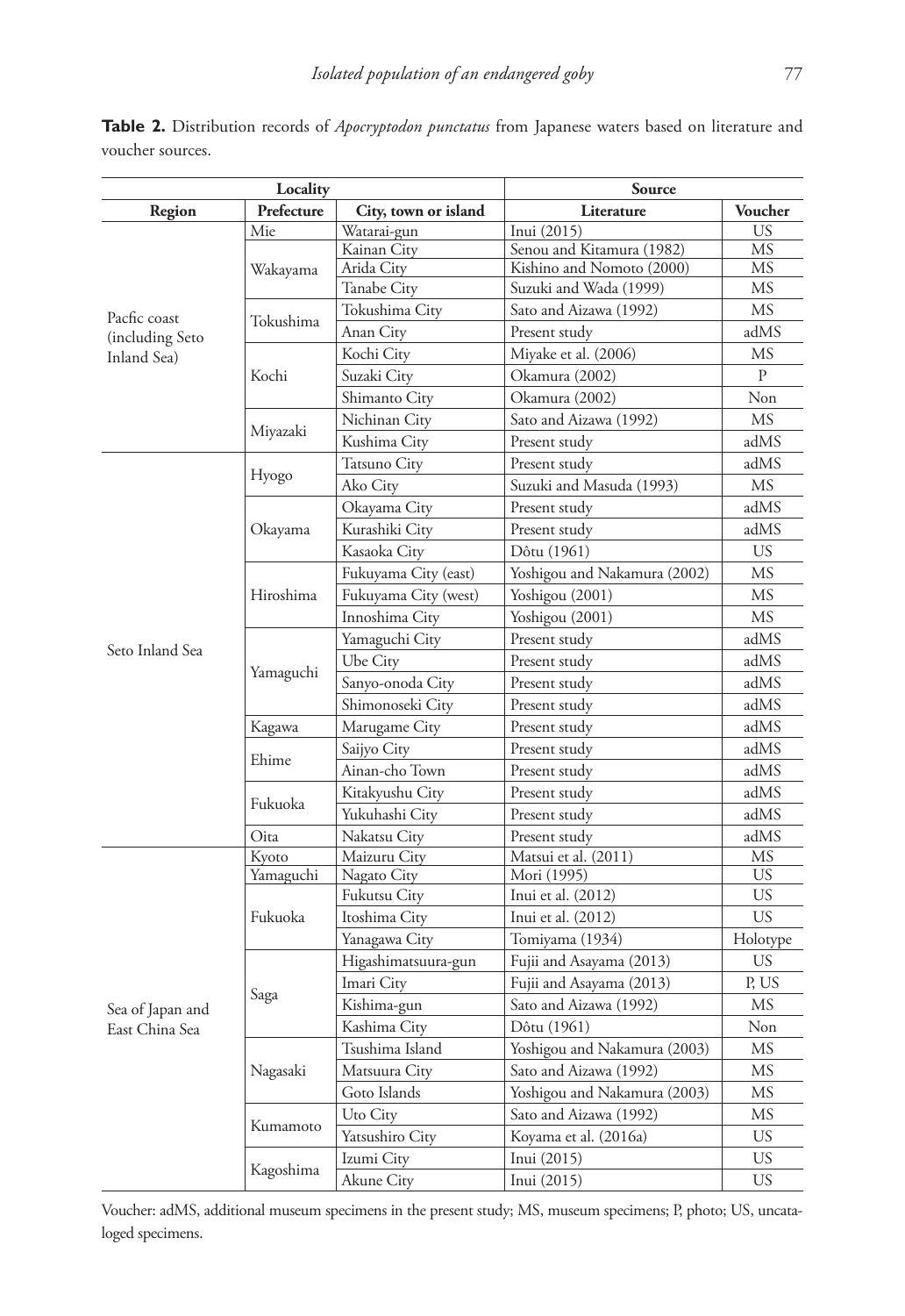

**Figure 2.** Distribution map of *Apocryptodon punctatus* in Japanese waters. Solid star indicates the present record from Kushima City, Miyazaki Prefecture, Kyushu; solid circles, records with voucher specimens deposited in a museum; gray circle, records with additional museum specimens in the present study; open circles, records with uncatalogued specimens; solid triangle, photo record; open triangles, literature records without a voucher.

western Japan (Fig. 2). This distributional review also revealed that the specimens from Kushima City, Miyazaki Prefecture, represent the southernmost records within Japanese waters, being ca 200 km south-southwest of Ainan-cho, Ehime Prefecture, the closest point on the Pacific coast (Fig. 2, Table 2). The authors' recent survey of fish fauna in thirty estuaries along 100 km of the coast of Miyazaki Prefecture found *A. punctatus* in the estuary of Kushima City only (Atsunobu Murase unpublished data). The record from Nichinan City (Sato and Aizawa 1992) was based on a single juvenile specimen (LIAIP1985-325, collected on 4 Oct. 1985). In addition, there have been no further records of the species and, in recent years, the preferred habitat of *A. punctatus* in the city has been largely lost (Masahiro Aizawa, personal communication). On the other hand, several specimens have been captured over two seasons (autumn and spring) and other individuals observed (Atsunobu Murase unpublished data) on the mudflat estuary of Kushima City, located ca. 20 km south of Nichinan City. This mudflat has a recorded salinity of 2.1–2.9 at low tide, maintaining a higher salinity level than an adjacent stream (zero salinity), and is composed of a maximum of more than 45% silt and clay (on average more than 35% and 31% in spring and autumn respectively). The occurrence rate of *A. punctatus* reaches its maximum at a silt and clay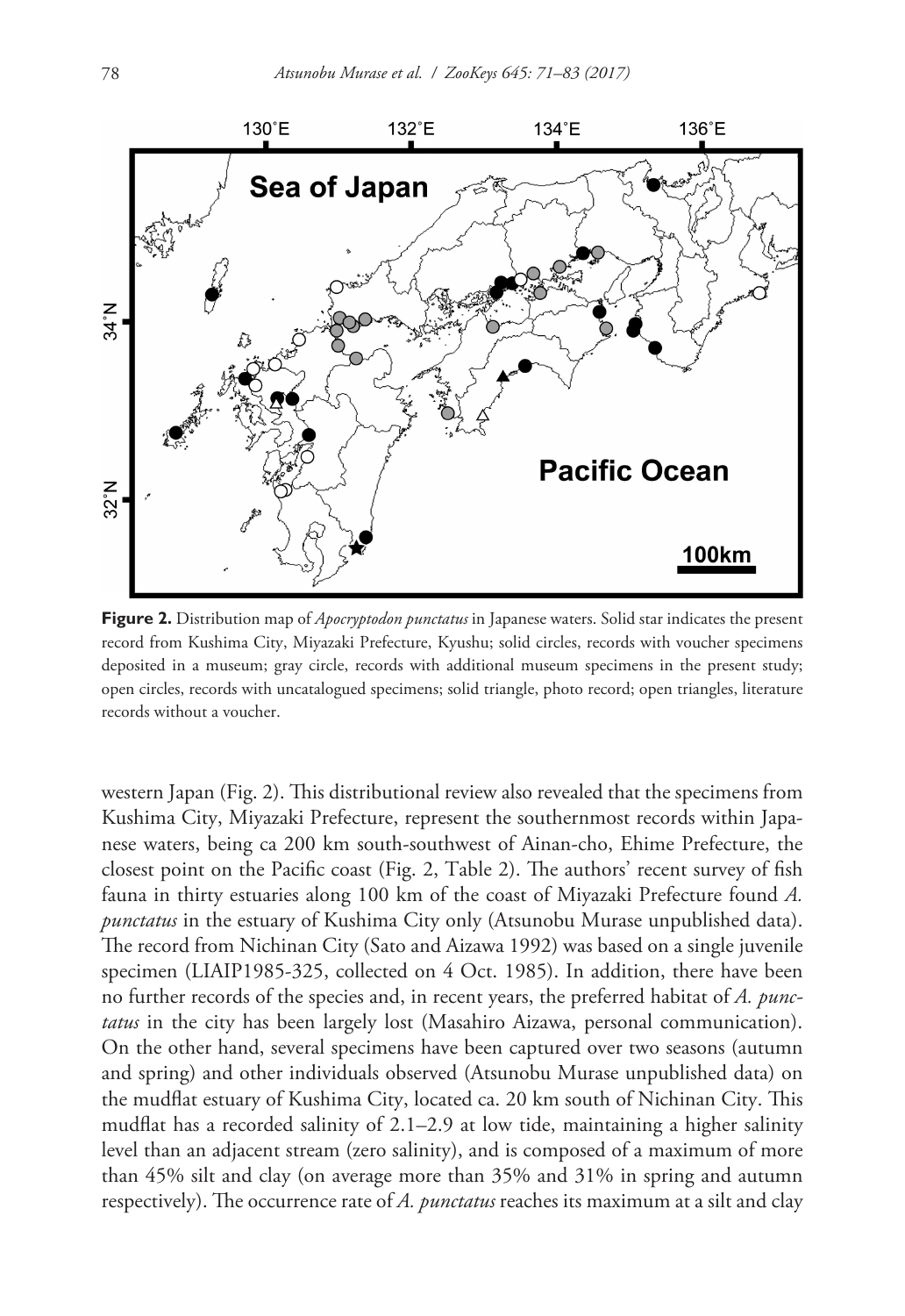level of around 60%, in the estuary of Kuma-gawa River, western Kyushu (Koyama et al. 2016, Akihiko Koyama, pers. comm.). The silt and clay levels recorded in this study are approaching the level recorded in that previous study. Furthermore, several unidentified alpheid shrimps that may be symbiotic partners for *A. punctatus* (Dôtu 1961, Koyama et al. 2017) have been observed in this mudflat (Atsunobu Murase unpublished data). *Apocryptodon punctatus* matures at 60 mm TL in Ariake Bay, western Kyushu (Dôtu 1961), but the maximum size recorded in the present study was 50.5 mm TL (KPM-NI 40560). Temperate fish species often have a smaller size at maturity in lower latitudes (i.e., warmer conditions) than higher latitudes (Kuriiwa et al. 2014, Trip et al. 2014, Stocks et al. 2015). Kushima City is located more than 100 km south-southeast of Ariake Bay and has warmer conditions in the coastal zone given its proximity to the warm Kuroshio Current (mean surface water temperature in February ca. 19°C in the former vs ca 14°C in the latter: Japan Oceanographic Data Center 2016); this latitudinal size variation could therefore be evident in *A. punctatus*. In addition, the strong and warm Kuroshio Current, which hinders dispersion of fishes from north to south (Matsuura and Senou 2012, Kuriiwa et al. 2014), flows northward off the coast of southern Miyazaki, and no population of *A. punctatus* has been found near Kushima City until now. Therefore, it is reasonable to conclude that the population of *A. punctatus* from an estuary of Kushima City reproduces locally, and is isolated from other populations in Japanese waters.

Miyazaki Prefecture has lost large areas of estuarine tidal flats since the 1980's mainly due to the restriction of Hitotsuba lagoon and the development of Miyazaki Port near Miyazaki City (Miura et al. 2005, Miura 2008). It is possible that the preferable estuarine habitat for *Apocryptodon punctatus* has been lost in the prefecture except for the estuary of Kushima City. Fishes are a good indicator of estuarine ecosystem health, and are useful to assess and monitor anthropogenic impacts (Whitfield and Elliott 2002, Harrison and Whitfield 2004). Species such as *A. punctatus*, which has a relatively sparse distribution and specificity for habitat and a symbiotic partner, can be used as indicator species for environmental monitoring in estuaries by coupling their occurrence with biodiversity and functional parameters (e.g. biomass, water quality, etc). That aside, it is important that the threatened status of this and other species is recognized and that preferable habitat is maintained. This is all the more important when a population is isolated, such as the present case. Urgent action is required to conserve this population, with the first step being to record Kushima City (Miyazaki Prefecture) in the Red Data Book as the southernmost limit for *A. punctatus* in Japanese waters.

**Other materials.** Catalogue number and collection data of additional museum specimens for distributional records of *A. punctatus* in Fig. 2 and Table 2 are as follows (all the specimens collected by Ryutei Inui and his colleagues, specimen size expressed in SL)—Tokushima Prefecture: TKPM-P 23222 (1, 47.4 mm, Anan City, 16 Apr. 2011); Hyogo Prefecture: TKPM-P 24521 (1, 27.7 mm, Tatsuno City, 17 Nov. 2011); Okayama Prefecture: TKPM-P 24549 (1, 49.5 mm, Okayama City, 29 Apr. 2011), TKPM-P 24550 (3, 37.7–43.4 mm, Okayama City, 16 Nov. 2011), TKPM-P 24551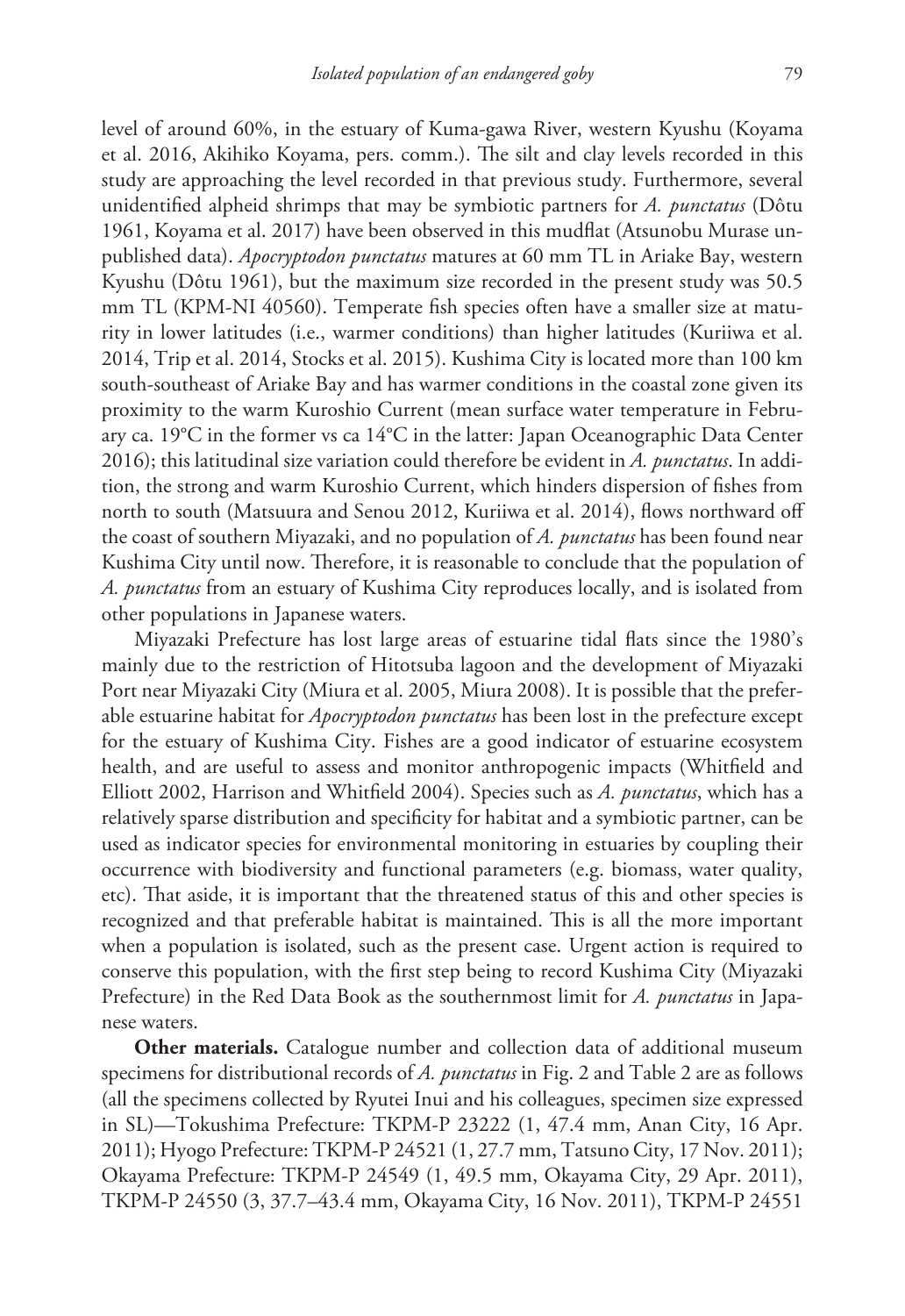(1, 52.2 mm, Kurashiki City, 2 June 2011); Yamaguchi Prefecture: TKPM-P 24637 (2, 48.7–50.3 mm, Shimonoseki City, 27 July 2011), TKPM-P 24638 (2, 25.7–40.7 mm, Sanyo-onoda City, 8 Aug. 2010), TKPM-P 24639 (1, 43.3 mm, Sanyo-onoda City, 27 July 2011), TKPM-P 24640 (1, 43.5 mm, Ube City, 27 July 2011), TKPM-P 24641 (1, 44.5 mm, Yamaguchi City, 28 July 2011), TKPM-P 24642 (1, 40.7 mm, Yamaguchi City, 26 Apr. 2009); Kagawa Prefecture: TKPM-P 23514 (1, 21.3 mm, Marugame City, 6 Oct. 2011); Ehime Prefecture: TKPM-P 23567 (1, 25.3 mm, Ainan-cho Town, 12 Oct. 2011), TKPM-P 23568 (1, 35.7 mm, Saijyo City, 15 July 2011), TKPM-P 23569 (1, 16.5 mm, Saijyo City, 20 Sep. 2008); Fukuoka Prefecture: TKPM-P 25279 (3, 17.9–55.0 mm, Kitakyushu City, 11 Aug. 2011), TKPM-P 25280 (4, 17.4–18.3 mm, Kitakyushu City, 11 Aug. 2011), TKPM-P 25281 (1, 16.7 mm, Yukuhashi City, 11 Aug. 2011), TKPM-P 25282 (1, 16.9 mm, Yukuhashi City, 11 Aug. 2011), TKPM-P 25283 (42.9 mm, Yukuhashi City, 8 June 2006), TKPM-P 25284 (1, 48.6 mm, Kitakyushu City, 24 Mar. 2008); Oita Prefecture: TKPM-P 25068 (1, 58.5 mm, Nakatsu City, 12 Aug. 2011).

## **Acknowledgements**

The authors are grateful to members of the Kushima Inland Water Fisheries Cooperation for understanding our survey and for granting permission to collect fishes, Hiroshi Senou (KPM) for his help in depositing specimens and photos, and taking radiographs of specimens, Masahiro Aizawa (Biological Laboratory, Imperial Household Agency) for providing data of a specimen from Nichinan City, Akihiko Koyama (Kyushu University) for providing information on the habitat of *Apocryptodon punctatus*, and Yoichi Sato for depositing, and allowing access to, specimens at TKPM. We also thank Gordon Yearsley (Ellipsis Editing, Australia) for English revision of the manuscript. This research was supported by JSPS KAKENHI Grant Number 15H06514.

#### **References**

- Akihito (1984) Suborder Gobioidei. In: Masuda H, Amaoka K, Araga C, Uyeno T, Yoshino T (Eds) The Fishes of Japanese Archipelago. Tokai University Press, Tokyo, 236–237.
- Akihito, Sakamoto K, Ikeda Y, Aizawa M (2013) Gobioidei. In: Nakabo T (Ed.) Fishes of Japan with pictorial keys to the species, third edition. Tokai University Press, Hadano, 1347–1608; 2109–2211. [In Japanese]
- Chen I-S, Fang L-S (1999) The Freshwater and Estuarine Fishes of Taiwan. National Museum of Marine Biology and Aquarium, Pingtung, 287 pp. [In Chinese]
- Dôtu Y (1961) The Bionomics and life history of the gobioid fish, *Apocryptodon bleekeri* (DAY). Bulletin of the Faculty of Fisheries, Nagasaki University 10: 133–139. [In Japanese with English abstract]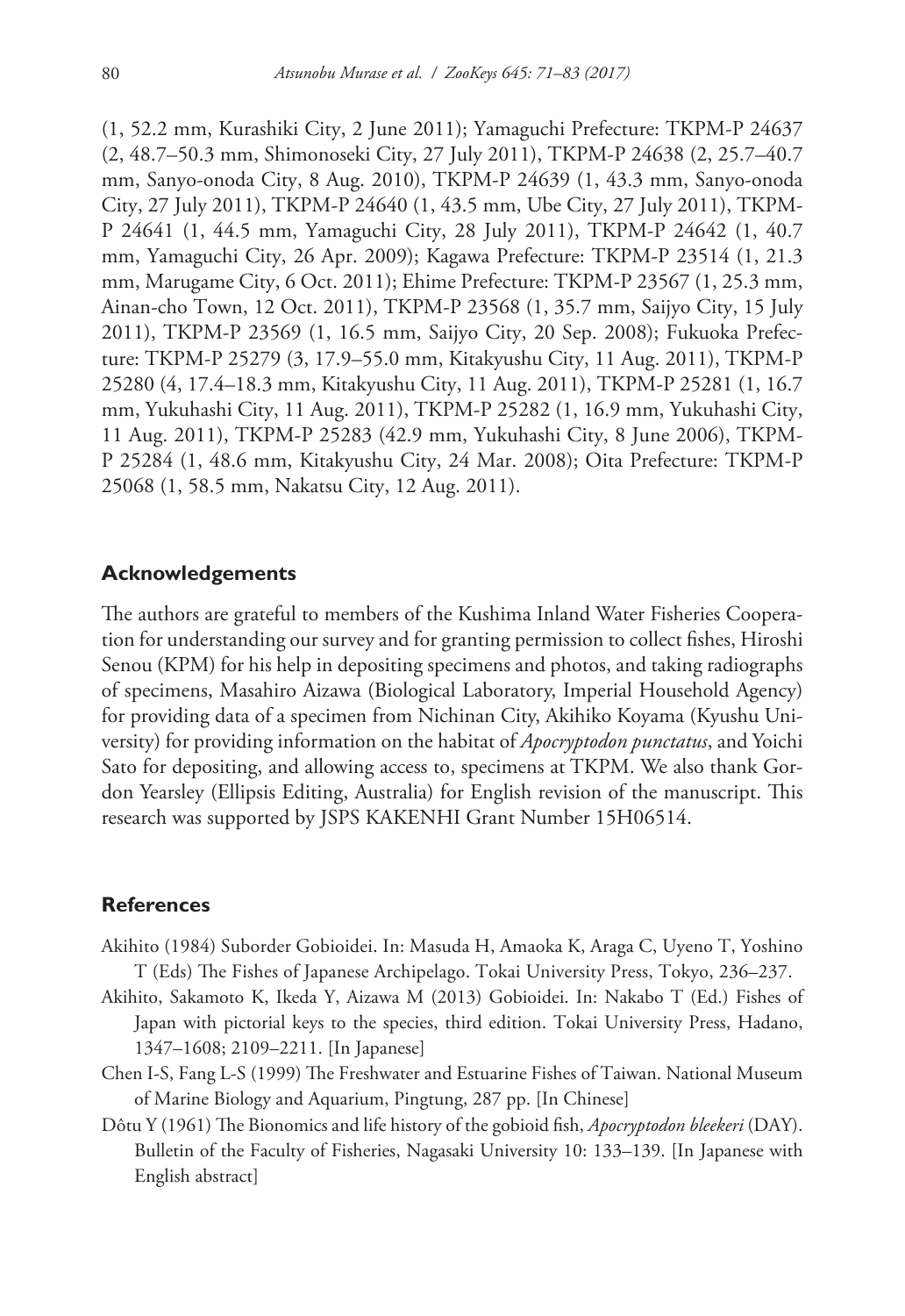- Fujii S, Asayama N (2013) Sagaken Genkainada-gawa ni okeru Tabirakuchi (Suzuki-moku, haze-ka) no saishu kiroku (Records of *Apocryptodon punctatus* from Genkai Sea, Saga Prefecture). Saga Nature Study 18: 15–16. [In Japanese]
- Harrison TD, Whitfield AK (2004) A multi-metric fish index to assess the environmental condition of estuaries. Journal of Fish Biology 65: 683–710. [https://doi.org/10.1111/j.0022-](https://doi.org/10.1111/j.0022-1112.2004.00477.x) [1112.2004.00477.x](https://doi.org/10.1111/j.0022-1112.2004.00477.x)
- Hiscock K (2014) Marine Biodiversity Conservation. Routledge, Abingdon, 289 pp.
- Hubbs CL, Lagler KF (2004) Fishes of the Great Lakes Region, revised edition. Revised by Smith GR. University of Michigan Press, Ann Arbor, 276 pp.<https://doi.org/10.3998/mpub.17658>
- Inui R (2015) *Apocryptodon punctatus*. In: Ministry of the Environment (Ed.) Red Data Book 2014. Threatened Wildlife of Japan. GYOSEI Corporation, Tokyo, 306–307.
- Inui R, Koyama A (2014) Gobiid fishes inhabiting estuarine tidal flats in Honshu, Shikoku and Kyushu. Japanese Journal of Ichthyology 61: 105–109. [In Japanese]
- Inui R, Nishida T, Onikura N (2012) Characteristics of fish assemblages in boat slips (gentle slope revetments) built in fishing ports. Ecology and Civil Engineering 15: 1–17. [https://](https://doi.org/10.3825/ece.15.1) [doi.org/10.3825/ece.15.1](https://doi.org/10.3825/ece.15.1) [In Japanese with English abstract]
- Iwata A (1997) Endangered gobies. In: Nagata Y, Hosoya K (Eds) Circumstances in Endangered Japanese Freshwater Fishes and Their Protection. Midori Shobo, Tokyo, 155–164. [In Japanese]
- Japan Oceanographic Data Center (2016) Statistics of water temperature and salinity in 1 degree mesh. [http://www.jodc.go.jp/jdoss\\_stat/stat-infor-sca\\_e.htm](http://www.jodc.go.jp/jdoss_stat/stat-infor-sca_e.htm) [accessed 17 July 2016]
- Kim I-S, Lee Y-J, Kim Y-U (1986) Synopsis of the family Gobiidae (Pisces, Perciformes) from Korea. Bulletin of the Korean Fisheries Society 19: 387–408. [In Korean with English abstract]
- Kishino T, Nomoto A (2000) Record of a gobiid fish, *Apocryptodon punctatus* from the Arida River in Wakayama Prefecture, Japan. Nankiseibutsu 42: 143–144. [In Japanese]
- Koyama A, Inui R, Iyooka H, Akamatsu Y, Onikura N (2016) Habitat suitability of eight threatened gobies inhabiting tidal flats in temperate estuaries: model developments in the estuary of the Kuma River in Kyushu Island, Japan. Ichthyological Research 63: 307–314. <https://doi.org/10.1007/s10228-015-0490-7>
- Koyama A, Inui R, Sawa K, Onikura N (2017) Symbiotic partner specificity and dependency of two gobies (*Apocryptodon punctatus* and *Acentrogobius* sp. A) and four alpheid shrimps inhabiting the temperate estuary of southern Japan. Ichthyological Research 64: 131. [htt](https://doi.org/10.1007/s10228-016-0535-6)[ps://doi.org/10.1007/s10228-016-0535-6](https://doi.org/10.1007/s10228-016-0535-6)
- Kuriiwa K, Chiba SN, Motomura H, Matsuura K (2014) Phylogeography of blacktip grouper, *Epinephelus fasciatus* (Perciformes: Serranidae), and influence of the Kuroshio Current on cryptic lineages and genetic population structure. Ichthyological Research 61: 361–374. <https://doi.org/10.1007/s10228-014-0408-9>
- Matsui S, Ueno M, Kai Y, Yamashita Y (2011) New distribution record and habitat of an endangered goby *Apocryptodon punctatus* in Maizuru Bay, Sea of Japan. Japanese Journal of Ichthyology 58: 209–211. [In Japanese]
- Matsuura K, Senou H (2012) Introduction of Fishes in the Kuroshio Current. In: Matsuura K (Ed.) Fishes in the Kuroshio Current. Tokai University Press, Kanagawa, 3–16. [In Japanese]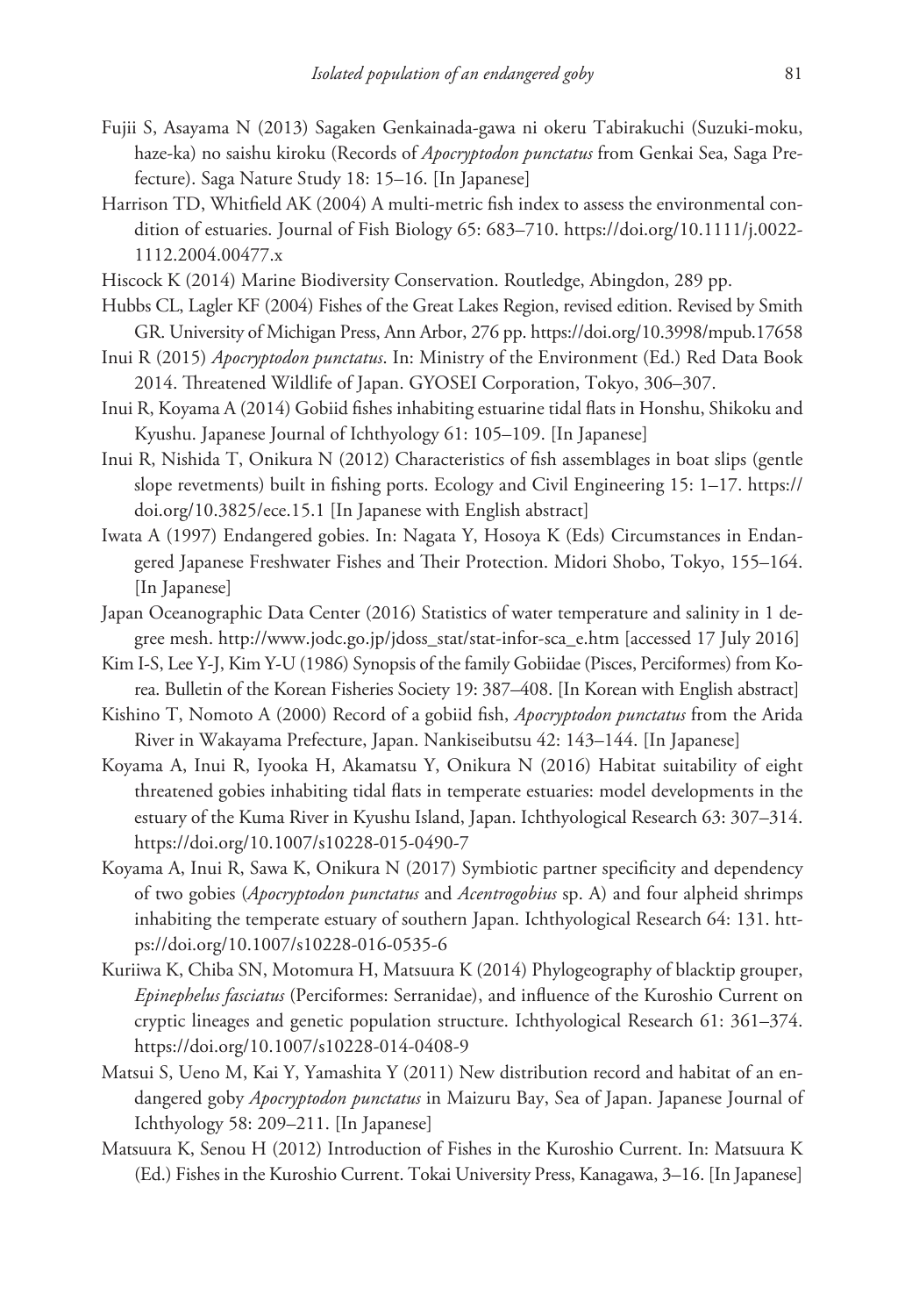- McLusky DS, Elliott M (2004) The Estuarine Ecosystem: Ecology, Threats and Management, third ed. Oxford University Press, Oxford, 214 pp. [https://doi.org/10.1093/acprof:o](https://doi.org/10.1093/acprof:oso/9780198525080.001.0001) [so/9780198525080.001.0001](https://doi.org/10.1093/acprof:oso/9780198525080.001.0001)
- Miura T (2008) Illustrated Guide of Estuarine Organisms. Nanpo-Shinsha, Kagoshima, 197 pp. [In Japanese]
- Miura T, Ohzono T, Murakawa C, Yano K, Mori K, Takagi M (2005) Marine benthic organisms and wetland birds recorded from Hitotsuba Lagoon in Miyazaki Port. Bulletin of the Faculty of Agriculture, Miyazaki University 51: 17–33. [In Japanese with English summary]
- Miyake T, Satake N, Kuroki K, Machida Y (2006) Gobies inhabiting the southern region of Urado Estuary in Kochi City. Bulletin of the Shikoku Institute of Natural History 3: 38–49. [In Japanese with English abstract]
- Mori K (1995) Ecological study on the fishes of Yuya Bay, the Japan Sea. Bulletin of the National Research Institute of Fisheries Science 7: 277–388. [In Japanese with English abstract]
- Murdy EO (1989) A taxonomic revision and cladistic analysis of the oxudercine gobies (Gobiidae: Oxudercinae). Records of the Australian Museum, Supplement 11: 1–93. [https://doi.org/10.](https://doi.org/10.3853/j.0812-7387.11.1989.93) [3853/j.0812-7387.11.1989.93](https://doi.org/10.3853/j.0812-7387.11.1989.93)
- Nelson JS, Grande TC, Wilson MVH (2016) Fishes of the World  $(5<sup>th</sup>$  edn). John Wily & Sons, Hoboken, 707 pp.
- Okamura O (2002) *Apocryptodon punctatus*. In: Editorial Committee of Kochi Red Data Book [Animals] (Ed.) Endangered Wildlife of Kochi Prefecture: Kochi Red Data Book [Animals]. Environmental Politics Division, Kochi Prefecture, Kochi, 220–221. [In Japanese]
- Sato Y, Aizawa M (1992) Record of the gobiid fish *Apocryptodon punctatus* from the Yoshino River estuary in Tokushima Prefecture, Japan, with comments on distribution of the species. Bulletin of the Tokushima Prefectural Museum 21: 163–180. [In Japanese with English abstract]
- Senou H, Kitamura T (1982) The fishes at tidal influenced zone of the Kamogawa river, Wakayama Prefecture, Japan I. Nankiseibutsu 24: 36–42. [In Japanese]
- Stocks JR, Gray CA, Taylor MD (2015) Intra-population trends in the maturation and reproduction of a temperate marine herbivore *Girella elevata* across latitudinal clines. Journal of Fish Biology 86: 463–483.<https://doi.org/10.1111/jfb.12563>
- Suzuki T (2003) *Apocryptodon punctatus*. In: Ministry of the Environment (Ed.) Threatened Wildlife of Japan. Red Data Book 2nd ed. Japan Wild Life Research Center, Tokyo, 144– 145. [In Japanese]
- Suzuki T, Masuda O (1993) Record of the gobiid fish *Chaenogobius cylindricus* from Hyogo Prefecture, Japan, with notes on geographical distribution of four gobioid fishes. IOP Diving News 4(11): 2–6. [In Japanese with English abstract]
- Suzuki T, Wada K (1999) Record of a gobiid fish, *Apocryptodon punctatus* from the Uchinoura Inlet in Wakayama Prefecture. Nankiseibutsu 41: 61–63. [In Japanese]
- Tomiyama I (1934) Four new species of gobies of Japan. Journal of the Faculty of Science, Imperial University of Tokyo. Section IV, Zoology 3: 325–334.
- Trip EDL, Clements KD, Raubenheimer D, Choat JH (2014) Temperature-related variation in growth rate, size, maturation and life span in a marine herbivorous fish over a latitu-